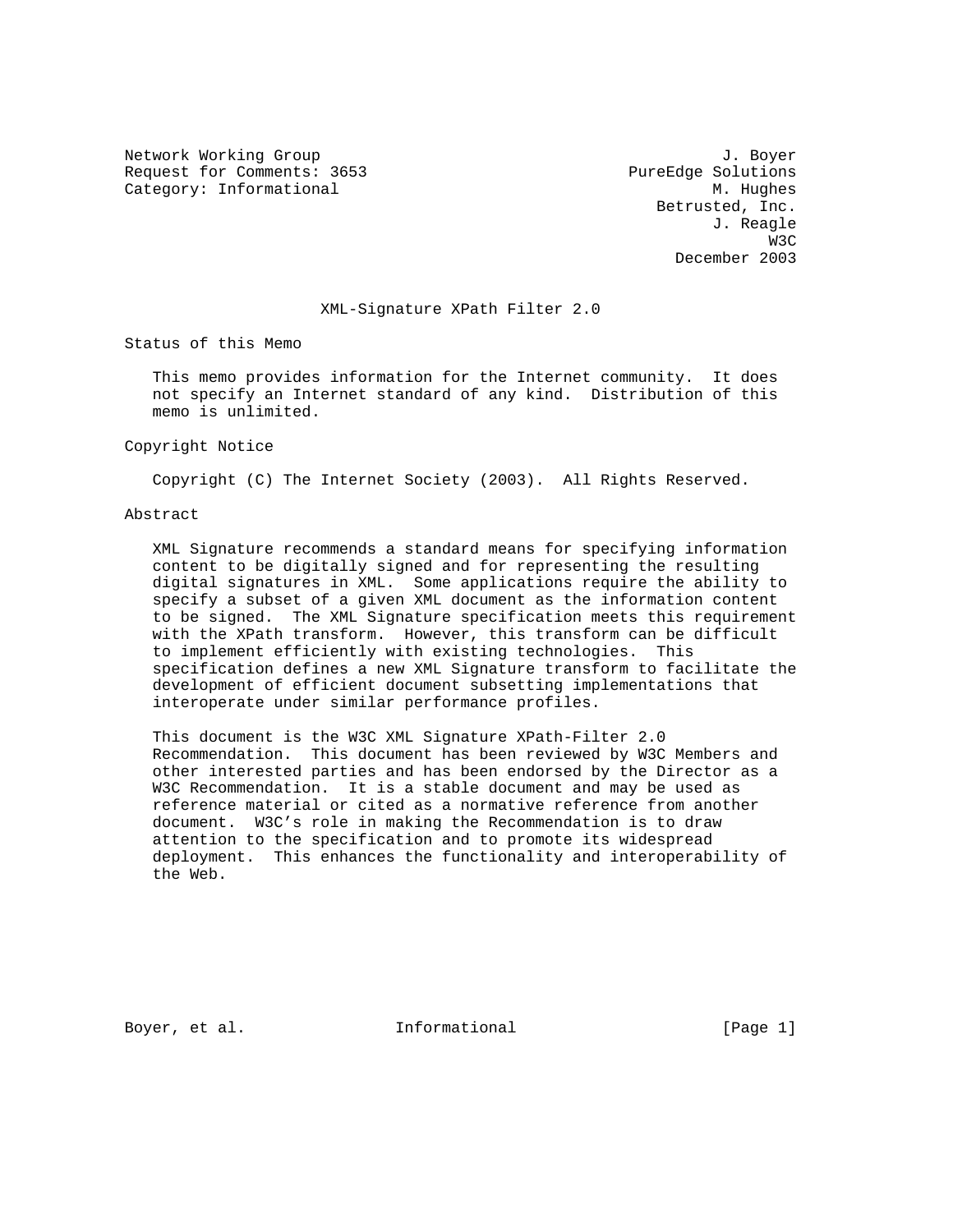Table of Contents

|     | 1.1. Acknowledgements (Informative) 4                 |
|-----|-------------------------------------------------------|
|     |                                                       |
| 2.1 |                                                       |
| 3.  | Specification of Signature Filter Transform. 5        |
|     | 3.1. Algorithm Identifier 5                           |
|     | Syntax of Signature Filter Transform 5<br>3.2.        |
|     | 3.3. Input and Evaluation Context of Signature Filter |
|     |                                                       |
|     | 3.4. Processing Model of Signature Filter Transform 7 |
| 4.  | Examples of Signature Filter Transform 9              |
| 5.  |                                                       |
| б.  |                                                       |
|     | 7. Full Copyright Statement 15                        |

# 1. Introduction

 The XML Recommendation [XML] specifies the syntax of a class of objects called XML documents. The Namespaces in XML Recommendation [XML-NS] specifies additional syntax and semantics for XML documents. The XML Signature Recommendation [XML-DSig] defines standard means for specifying information content to be digitally signed, including the ability to select a portion of an XML document to be signed using an XPath transform.

 This specification describes a new signature filter transform that, like the XPath transform [XML-DSig, section 6.6.3], provides a method for computing a portion of a document to be signed. In the interest of simplifying the creation of efficient implementations, the architecture of this transform is not based on evaluating an [XPath] expression for every node of the XML parse tree (as defined by the [XPath] data model). Instead, a sequence of XPath expressions is used to select the roots of document subtrees -- location sets, in the language of [XPointer] -- which are combined using set intersection, subtraction and union, and then used to filter the input node-set. The principal differences from the XPath transform are:

- \* A sequence of XPath operations can be executed in a single transform, allowing complex filters to be more easily expressed and optimized.
- \* The XPath expressions are evaluated against the input document resulting in a set of nodes, instead of being used as a boolean test against each node of the input node-set.

Boyer, et al. **Informational** [Page 2]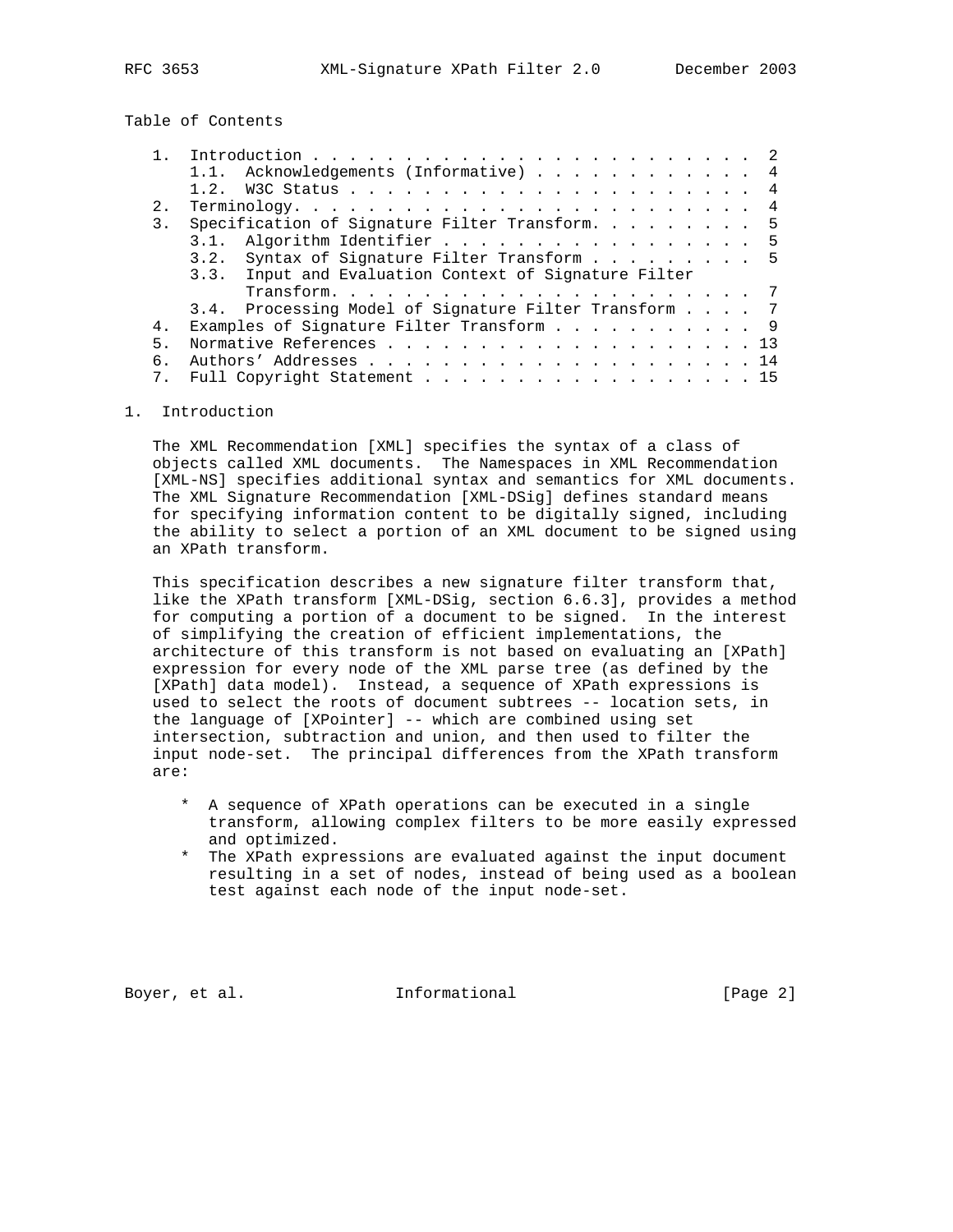- \* To increase efficiency, the expansion of a given node to include all nodes having the given node as an ancestor is now implicit so it can be performed by faster means than the evaluation of an XPath expression for each document node.
- \* The resulting node-sets can be combined using the three fundamental set operations (intersection, subtraction, and union), and then applied as a filter against the input node set, allowing operations such as signing an entire document except for a specified subset, to be expressed more clearly and efficiently.

 As with the original XPath transform, the primary purpose of this transform is to ensure that only specifically defined changes to the input XML document are permitted after the signature is affixed. This can be done by excluding precisely those nodes that are allowed to change once the signature is affixed, and including all other input nodes in the output. It is the responsibility of the signature filter transform author to ensure that nodes are not excluded which could affect the interpretation of the transform output in the application context.

 Consider the motivating scenario where an application wishes to affix two enveloped signatures to the document; any other change to the document must cause the signatures to be invalid. When the application creates the first signature that signature is automatically omitted from its own digest calculations. However, it will also be necessary to exclude the subsequent (second) signature element from the digest calculations of the first signature. This specification can be used to efficiently satisfy this requirement using the set subtraction operation.

 This transform also supports the ability to specify a set of nodes that will be included in a signature, with all non-specified nodes being excluded. This formulation is useful for isolating a portion of a document, such as a chapter of a document, or a payload in a protocol message, and can be expressed using the set intersection operation.

 Complete familiarity with the first XML Signature XPath Transform [XML-DSig, section 6.6.3] is required.

 NOTE: Since XPath Filter 2.0 depends on details of XPath, be sure to take into account the XPath Errata at <http://www.w3.org/1999/11/REC-xpath-19991116-errata>.

Boyer, et al. 100 Informational 100 [Page 3]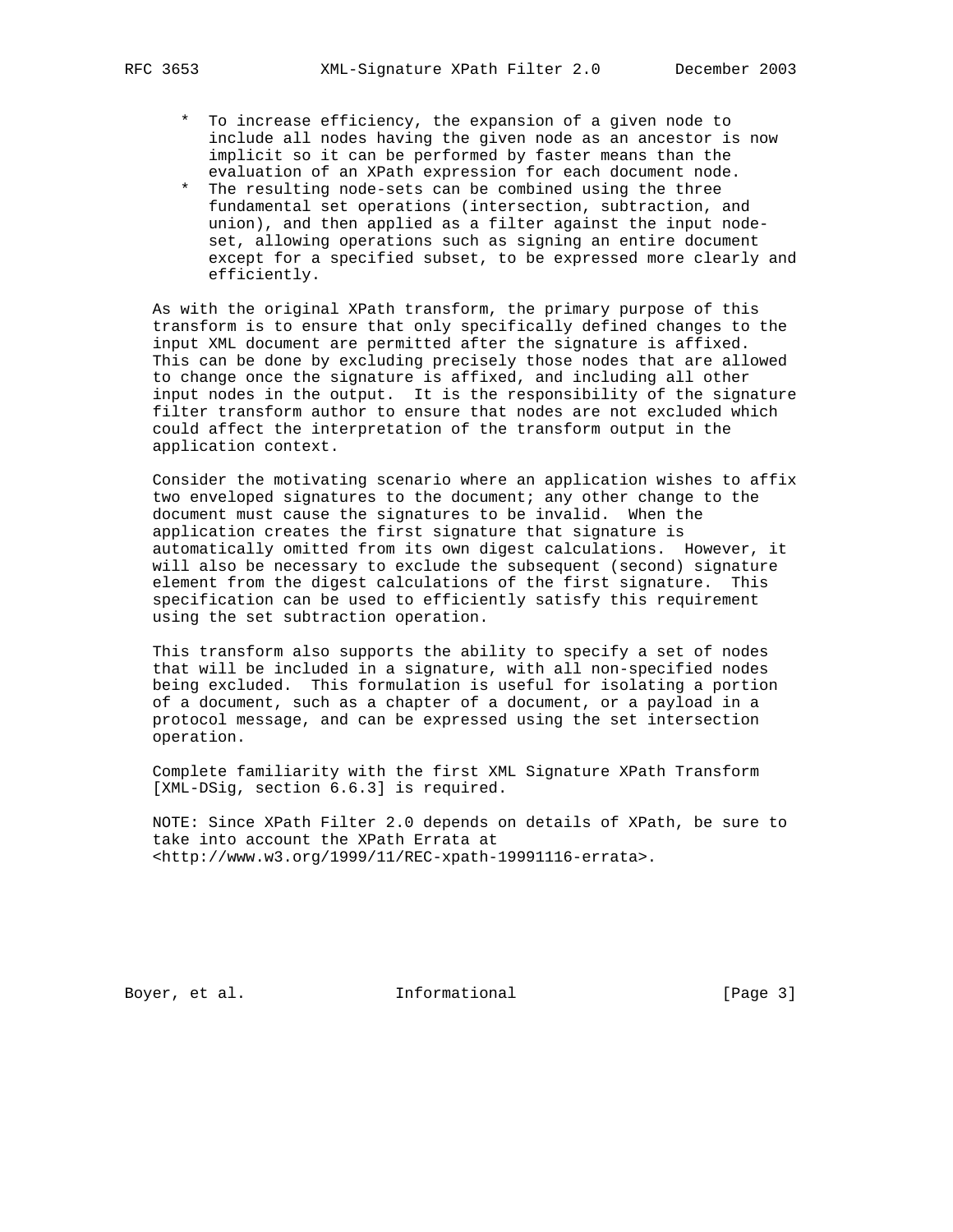# 1.1. Acknowledgements (Informative)

 The following people provided valuable feedback that improved the quality of this specification:

- \* Christian Geuer-Pollmann, Universitat Siegen
- \* Donald Eastlake, 3rd, Motorola
- \* Gregor Karlinger, IAK TU Graz
- \* Aleksey Sanin

### 1.2. W3C Status

 The World Wide Web Consortium Recommendation corresponding to this RFC is at:

http://www.w3.org/TR/xmldsig-filter2/

2. Terminology

 The key words "MUST", "MUST NOT", "REQUIRED", "SHALL", "SHALL NOT", "SHOULD", "SHOULD NOT", "RECOMMENDED", "MAY", and "OPTIONAL" in this document are to be interpreted as described in BCP 14, RFC 2119 [Keywords].

 The XPath 1.0 Recommendation [XPath] defines the term node-set as "(an unordered collection of nodes without duplicates)" and specifies a data model for representing an input XML document as a set of nodes of various types (element, attribute, namespace, text, comment, processing instruction, and root).

 An input document is the document that contains all the nodes available to processing by this transform. A document subset is a portion of an XML document indicated by an XPath node-set, which may not include all of the nodes in the document. For example, the input node-set is a collection of XPath nodes from the input document that is passed as a parameter to this transform. A subtree rooted by a given node is a document subset containing the given node and every node having the given node as an ancestor. Subtree expansion is the process of expanding a node-set to include all subtrees rooted at any node in the node-set. For example, the subtree expansion of a node set consisting of just a single element node would be a node-set containing that element, its attribute nodes, namespace nodes, and all its descendants including their attribute nodes and namespaces nodes.

 The XML Signature Recommendation [XML-DSig] defines a reference as a sequence of steps performed to obtain an octet stream to be digitally signed. A transform is an identified algorithm to be used as a step

Boyer, et al.  $I_n$  Informational [Page 4]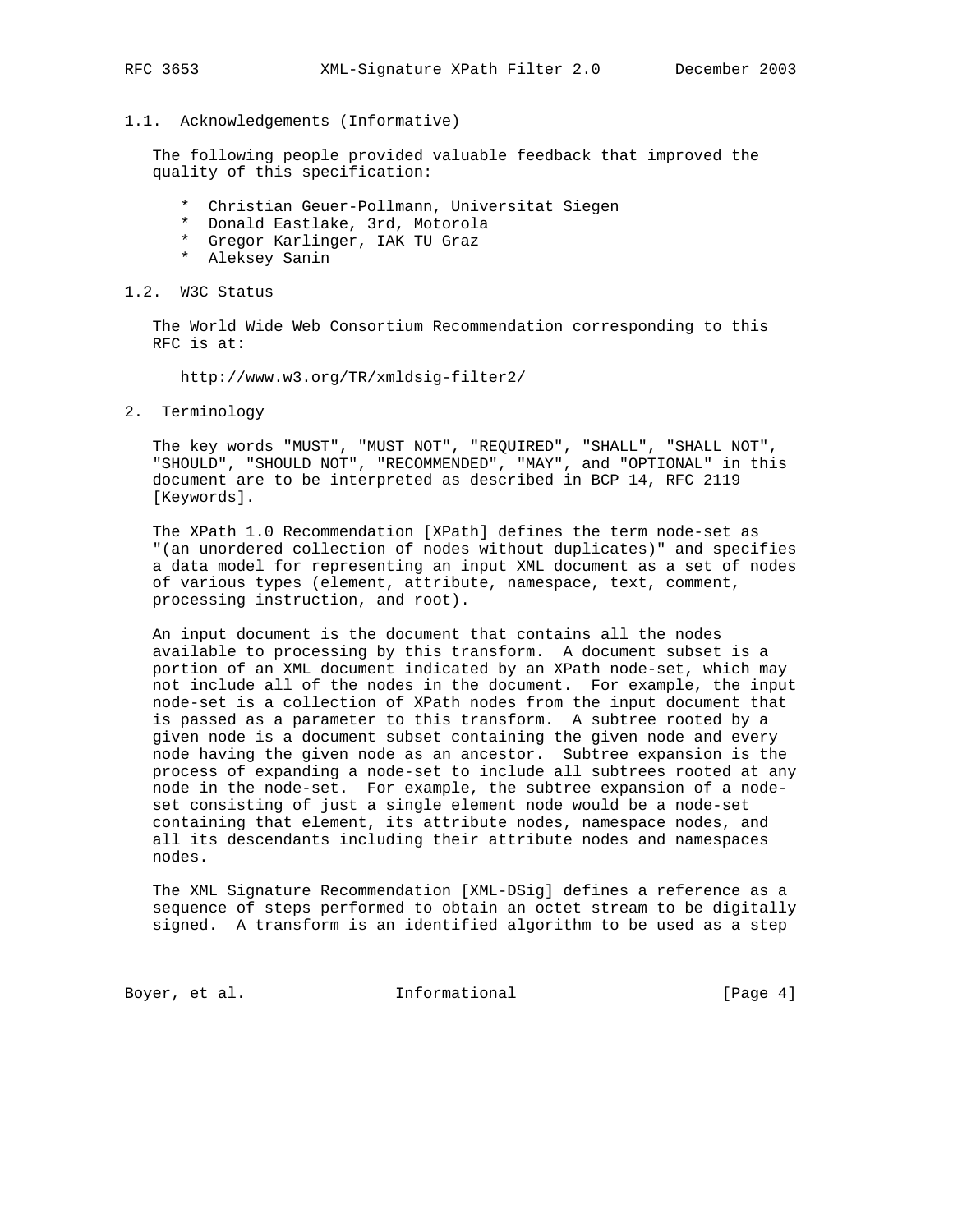in the reference processing model. A transform takes an octet stream or XPath node-set as input, and it produces an octet stream or XPath node-set as output (the reference processing model automatically converts the final output to an octet stream if it is an XPath node set).

# 3. Specification of Signature Filter Transform

 The transform operates by computing a node-set that is used to filter the input node-set: The output node-set consists of only those nodes in both the input node-set and the filter node-set. In other words, the output node-set is the intersection of the input node-set and the computed filter node-set.

 The filter node-set is computed by evaluating a sequence of XPath expressions and combining their results. A node-set is initially computed containing the entire input document. In sequence, each XPath expression is then evaluated, subtree-expanded, and then used to transform the filter node-set according to a specified set operation; intersection, subtraction, or union. After all XPaths have been applied, the resulting node-set is used as the filter node-set.

3.1. Algorithm Identifier

 The XML Signature Recommendation [XML-DSig] uses a [URI] to identify each algorithm to be performed when creating or validating a signature. The signature filter transform is identified as follows:

 Algorithm Identifier http://www.w3.org/2002/06/xmldsig-filter2

#### 3.2. Syntax of Signature Filter Transform

 The signature filter transform shall be represented by a sequence of one or more elements named XPath. The content of XPath is character data containing an XPath expression. The XPath has an attribute named Filter whose possible values are intersect, subtract, and union. The Filter attribute indicates the set operation that is performed with the resulting node-set when computing the filter node-set. The following is an example of markup for a signature filter that signs the entire input node-set except for elements with identifier foo and bar (and all nodes with one of those elements as an ancestor):

 <XPath Filter="subtract" xmlns="http://www.w3.org/2002/06/xmldsig-filter2"> id("foo bar")

Boyer, et al. 10 Informational 100 [Page 5]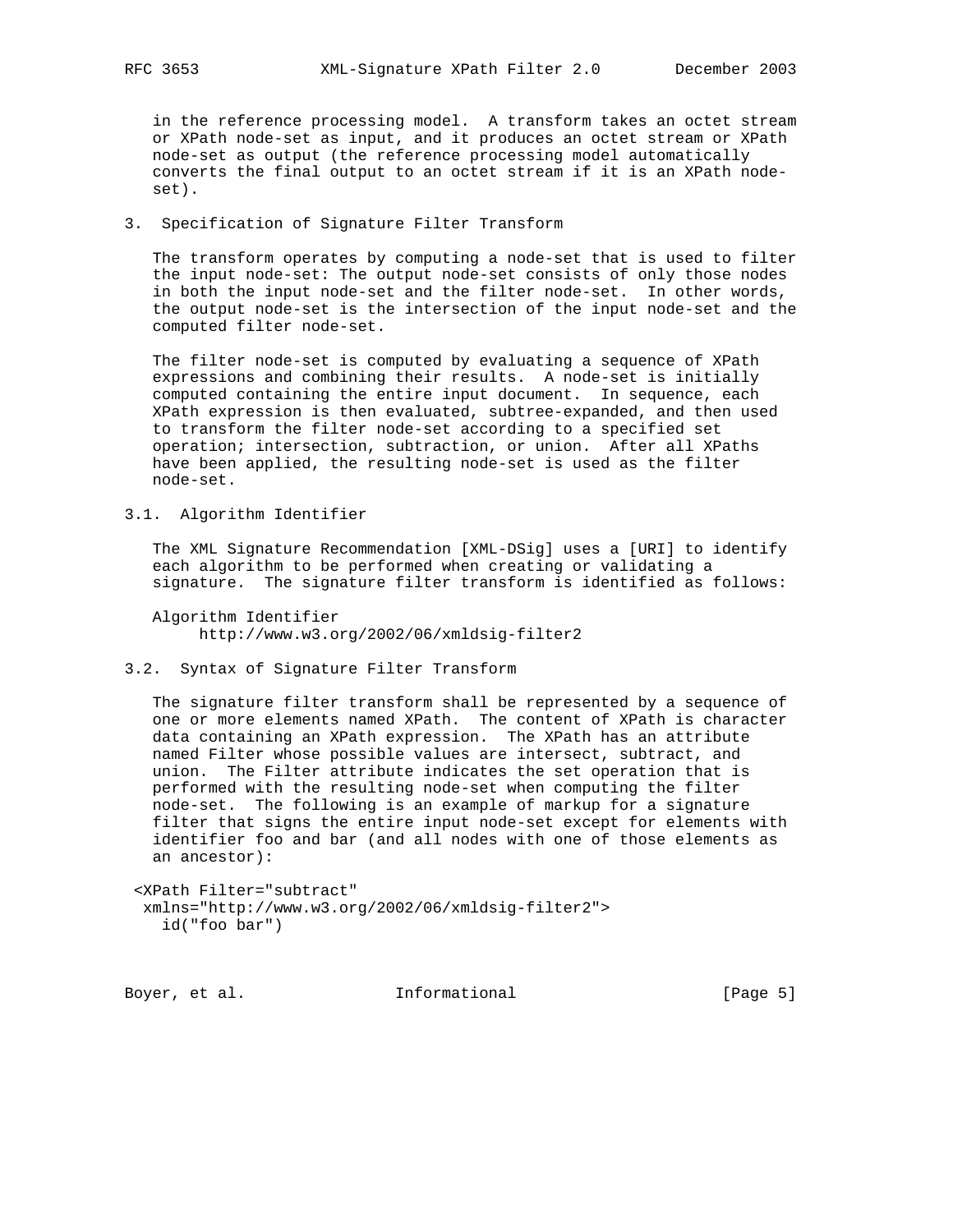```
 </XPath>
 Schema Definition:
 <?xml version="1.0" encoding="utf-8"?>
 <!DOCTYPE schema
  PUBLIC "-//W3C//DTD XMLSchema 200102//EN"
         "http://www.w3.org/2001/XMLSchema.dtd"
\Gamma <!ATTLIST schema
     xmlns:xf CDATA #FIXED 'http://www.w3.org/2002/06/xmldsig-filter2'>
   <!ENTITY xf 'http://www.w3.org/2002/06/xmldsig-filter2'>
   <!ENTITY % p ''>
   <!ENTITY % s ''>
 ] <schema xmlns="http://www.w3.org/2001/XMLSchema"
         xmlns:xf="http://www.w3.org/2002/06/xmldsig-filter2"
         targetNamespace="http://www.w3.org/2002/06/xmldsig-filter2"
         version="0.1" elementFormDefault="qualified">
 <element name="XPath"
          type="xf:XPathType"/>
 <complexType name="XPathType">
  <simpleContent>
    <extension base="string">
      <attribute name="Filter">
         <simpleType>
           <restriction base="string">
             <enumeration value="intersect"/>
             <enumeration value="subtract"/>
             <enumeration value="union"/>
           </restriction>
         </simpleType>
      </attribute>
    </extension>
  </simpleContent>
 </complexType>
 </schema>
 DTD:
 <!ELEMENT XPath (#PCDATA) >
 <!ATTLIST XPath
   Filter (intersect|subtract|union) #REQUIRED >
```
Boyer, et al. **Informational** [Page 6]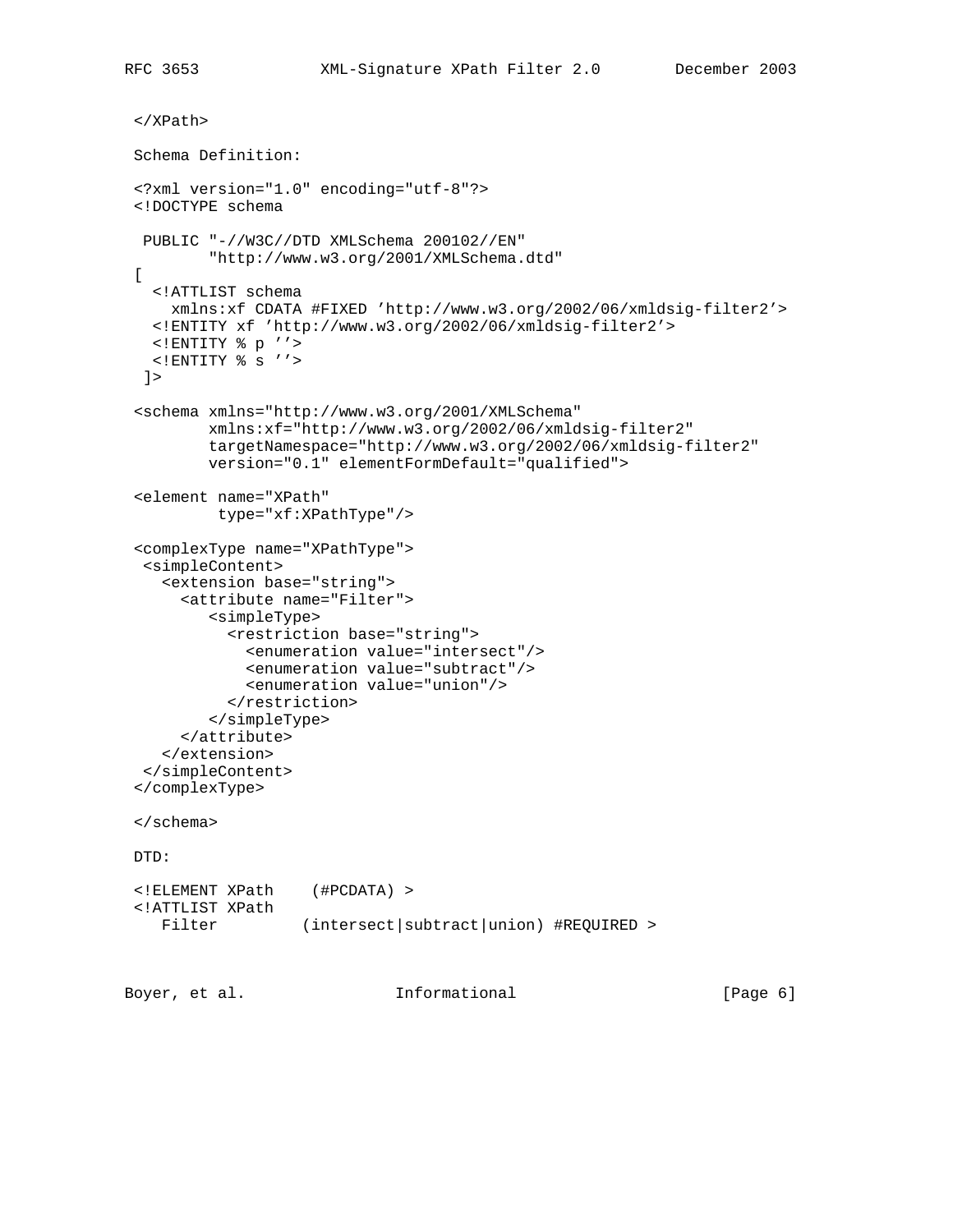# 3.3. Input and Evaluation Context of Signature Filter Transform

 The input required by this transform is an XPath node-set over the input document. If the input document is an octet stream, then the application MUST convert the octet stream to an XPath node-set that contains all of the document nodes (including comment nodes). The evaluation context for the XPath expressions in the filter transform will be:

- \* A context node equal to the root node of the document whose node-set was provided as input to this transform. The root node is the parent of the document element and any comment and processing instruction nodes outside of the document element.
- \* A context position, initialized to 1.
- \* A context size, initialized to 1.
- \* A library of functions equal to the function set defined in [XPath] plus a function named here().
- \* A set of variable bindings. No means for initializing these is defined. Thus, the set of variable bindings used when evaluating the XPath expression is empty, and use of a variable reference in the XPath expression results in an error.
- \* The set of namespace declarations in scope for the XPath element.

The function here() is defined as follows:

Function: node-set here()

 The here() function returns a node-set containing the attribute or processing instruction node or the parent element of the text node that directly bears the XPath expression. In this transform, this will be the XPath element. This expression results in an error if the containing XPath expression does not appear in the same XML document against which the XPath expression is being evaluated.

3.4. Processing Model of Signature Filter Transform

 Using the aforementioned evaluation context, the signature filter transform evaluates the XPath expressions appearing in the character content of the XPath elements and uses these to compute a filter node-set F, which is then used to filter the input node-set I resulting in an output node-set O:

- \* Initialize the filter node-set F to consist of all nodes in the input document.
- \* Iterate through each XPath expression, X, in sequence, and update the filter node-set F as follows:

Boyer, et al. **Informational** [Page 7]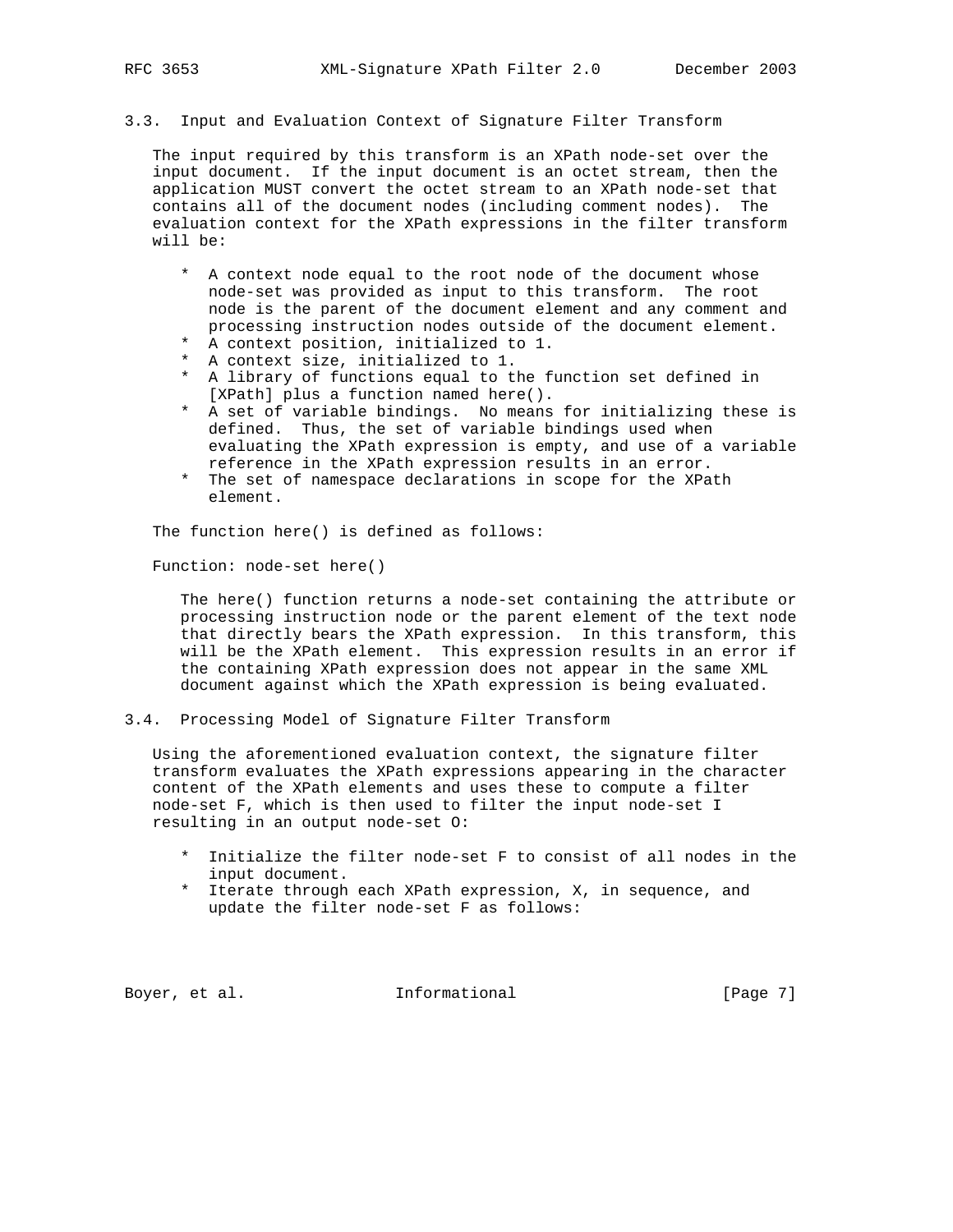- o Evaluate the XPath expression X. The result is a node-set S.
- o Compute the set S' consisting of all nodes in the input document that are either present in S or that have an ancestor in S. This is equal to the union of all the document subtrees rooted by a node in S.
- o If the Filter attribute value is intersect, then compute the intersection of the selected subtrees, S', with the filter node-set F. The result will include only those nodes that are in both the filter node-set and the selected subtrees:  $F' = F$  INTERSECT S'.
- o If the Filter attribute value is subtract, then compute the subtraction of the selected subtrees, S', from the filter node-set F. The result will include only those nodes that are in the filter node-set, but not the selected subtrees:  $F' = F - S'.$
- o Otherwise, if the Filter attribute value is union, then compute the union the selected subtrees, S', with the filter node-set F. The result will include all those nodes that are in either the filter node-set, the selected subtrees, or both:  $F' = F$  UNION  $S'$ .
- o Update the filter node-set F to be the new node-set F'.
- \* Finally, after applying all the XPath expressions, compute the output node-set O to be the intersection of the computed filter node-set, F, with the input node-set, I. The result will include all nodes from the input node-set that are also in the filter node-set: O = I INTERSECT F.
- \* An empty input node-set will always result in an empty output node-set.

 In this processing model, the conversion from a subtree interpretation of the XPath expressions to a node-set containing all nodes that must be used during the set operation, along with actual performance of the set operation, is described explicitly. Implementors SHOULD observe that it is possible to compute the effective result of this operation in a single pass through the input document without performing subtree expansion or any set operations:

- \* For each XPath expression X, in sequence, evaluate the expression and store the resulting node-set, S, along with the associated set operation.
- \* Prepend a node-set consisting of just the document node, along with the operation union.
- \* Create a new, empty filter node-set.
- \* Process each node in the input node-set document, adding each node to the output node-set F if a flag Z is true. The flag is computed as follows:

Boyer, et al. **Informational** [Page 8]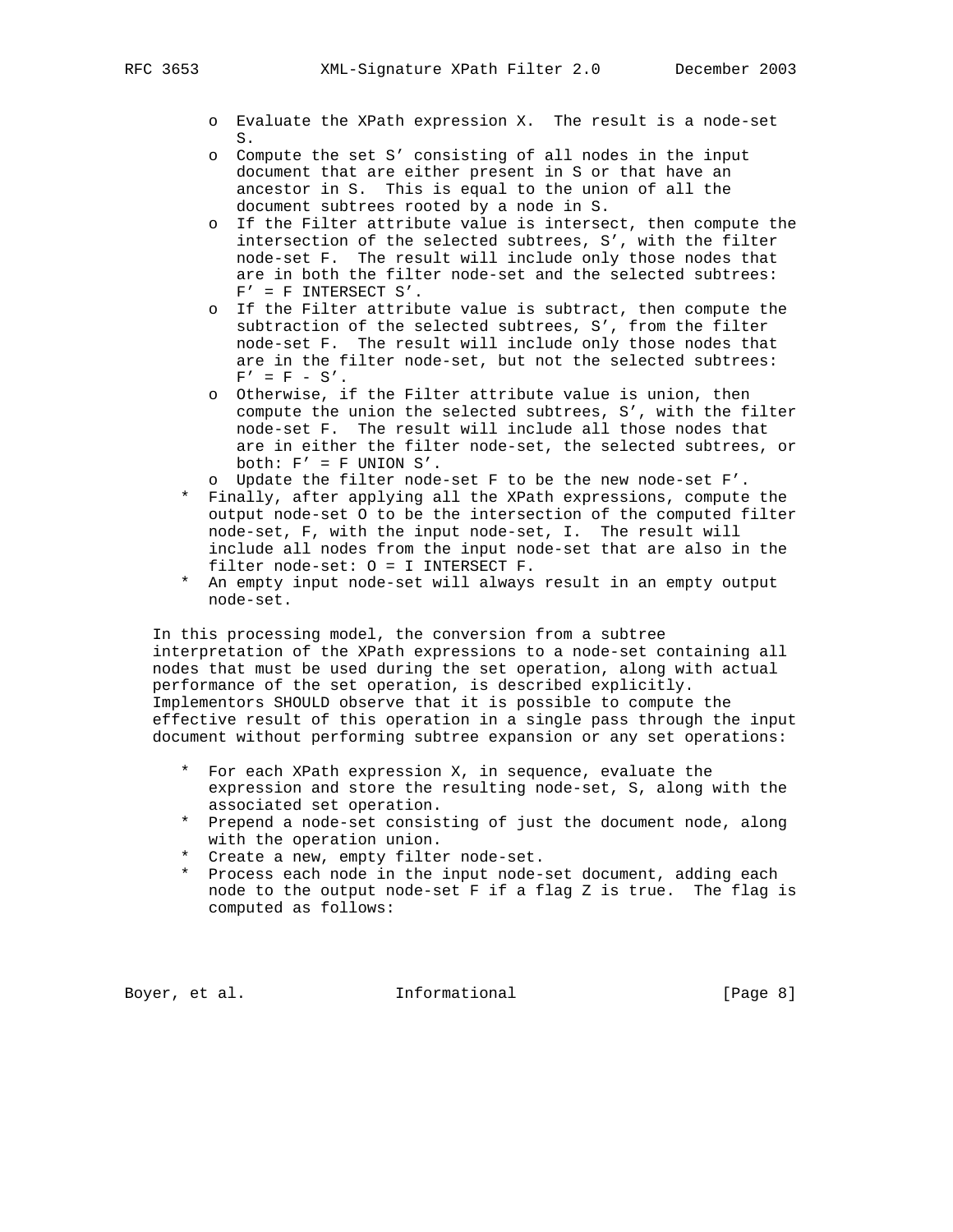- o Z is true if and only if the node is present in any subtree-expanded union node-set and all subsequent subtree expanded intersect node-sets but no subsequent subtree expanded subtract node-sets, or false otherwise. If there are no subsequent intersect or subtract node-sets, then that part of the test is automatically passed.
- o Presence in a subtree-expanded node-set can be efficiently determined without actually expanding the node-set, by simply maintaining a stack or count that identifies whether any nodes from that node-set are an ancestor of the node being processed.

 Implementers MAY further observe that, if this transform is followed by a canonicalization operation (e.g., [XML-C14N]), the described filter computation can be efficiently commingled with the document order canonicalization processing.

4. Examples of Signature Filter Transform

 The example below illustrates one way to create an enveloped signature with the signature filter transform. The function here() identifies the XPath element, and the subsequent location path obtains the nearest ancestor Signature element. Due to the subtract value of the Filter attribute, the output of the signature filter transform is a node-set containing every node from the input node-set except the nodes in the subtree rooted by the Signature element containing the example signature filter transform below.

 <XPath Filter="subtract" xmlns="http://www.w3.org/2002/06/xmldsig-filter2" xmlns:dsig="http://www.w3.org/2000/09/xmldsig#"> here()/ancestor::dsig:Signature[1] </XPath>

 A suitable signature reference URI to use with this subtract filter would be URI="" (the entire signature document, without comments), URI="#xpointer(/)" (the entire signature document, with comments) or any same-document reference that includes the signature itself.

 An example of an intersect filter is a signature that co-signs another signature. In this example, a Signature element identified by PrimaryBorrowSig must be signed. The XPath expression obtains the element node, and the transform expands the output node-set to contain all nodes from the input node-set that are also in the subtree rooted by the element node.

 <XPath Filter="intersect" xmlns="http://www.w3.org/2002/06/xmldsig-filter2"> id("PrimaryBorrowerSig") </XPath>

Boyer, et al. 10 Informational 100 [Page 9]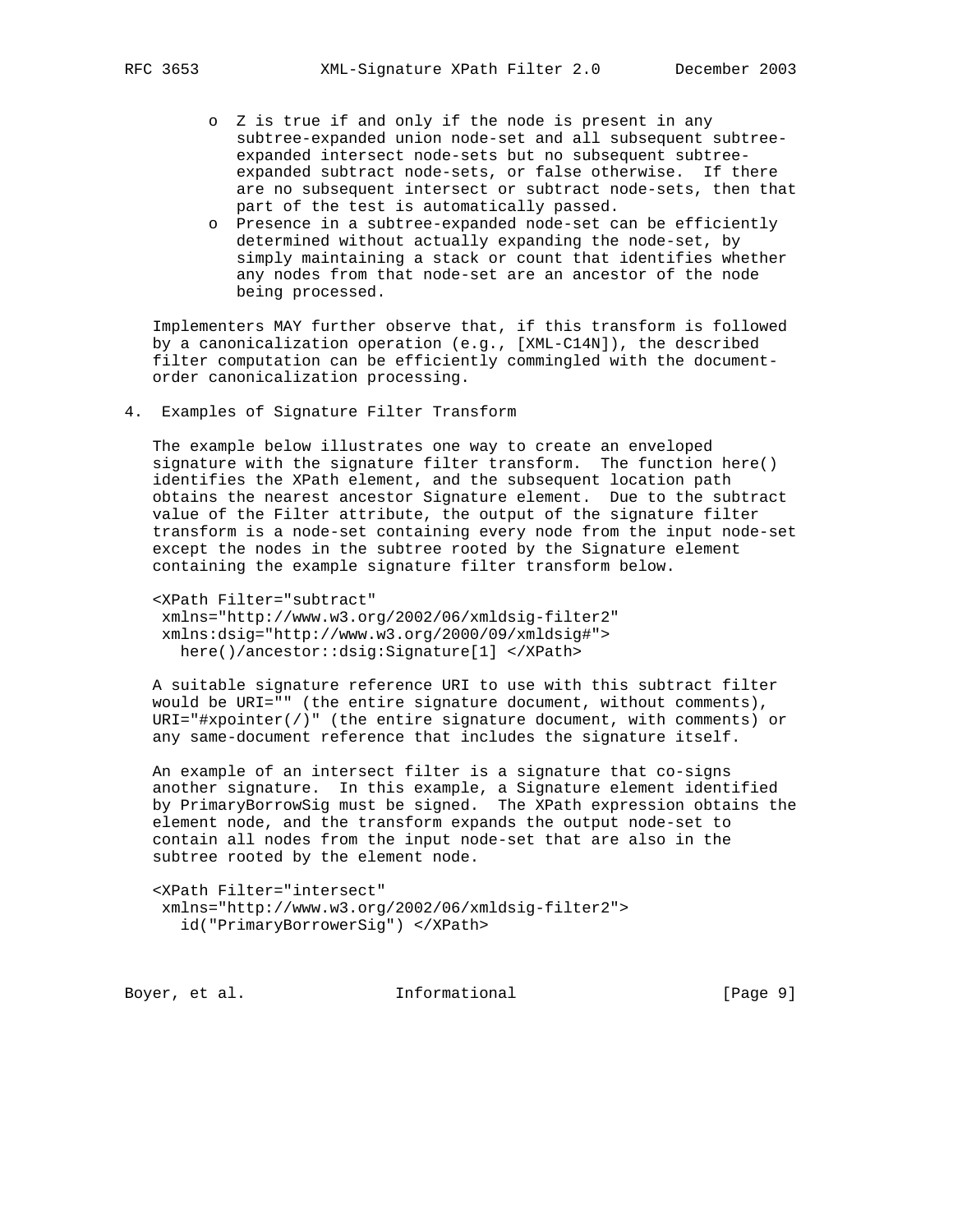This type of intersect filter is useful for efficiently signing subsets of a document, whether this is the same document as the signature or an external document. For example, if the signature reference URI is URI="document.xml", then this document will be automatically parsed and just the identified element and its descendants will be signed.

 Union filters, by themselves are of no particular use: The initial filter node-set consists of the entire input document; any union with this will have no effect, so the output of the transform will be identical to the input. The union operation is intended to follow a subtract operation, to allow a subtree to be removed, with the exception of a lower subtree which is still included in the output.

 Consider the following document which contains a same-document enveloped signature reference with an XPath filter containing three

XPath operations:

```
 <Document>
      <ToBeSigned>
       \leftarrow :-- comment -->
        <Data />
        <NotToBeSigned>
          <ReallyToBeSigned>
           \leftarrow :-- comment -->
            <Data />
          </ReallyToBeSigned>
        </NotToBeSigned>
      </ToBeSigned>
      <ToBeSigned>
        <Data />
        <NotToBeSigned>
          <Data />
        </NotToBeSigned>
      </ToBeSigned>
      <dsig:Signature
       xmlns:dsig="http://www.w3.org/2000/09/xmldsig#"
       xmlns:dsig-xpath="http://www.w3.org/2002/06/xmldsig-filter2">
        <dsig:SignedInfo>
 ...
          <dsig:Reference URI="">
            <dsig:Transforms>
              <dsig:Transform
               Algorithm="http://www.w3.org/2002/06/xmldsig-filter2">
                 <dsig-xpath:XPath
                 Filter="intersect"> //ToBeSigned </dsig-xpath:XPath>
                 <dsig-xpath:XPath
```
Boyer, et al.  $I_n$  Informational [Page 10]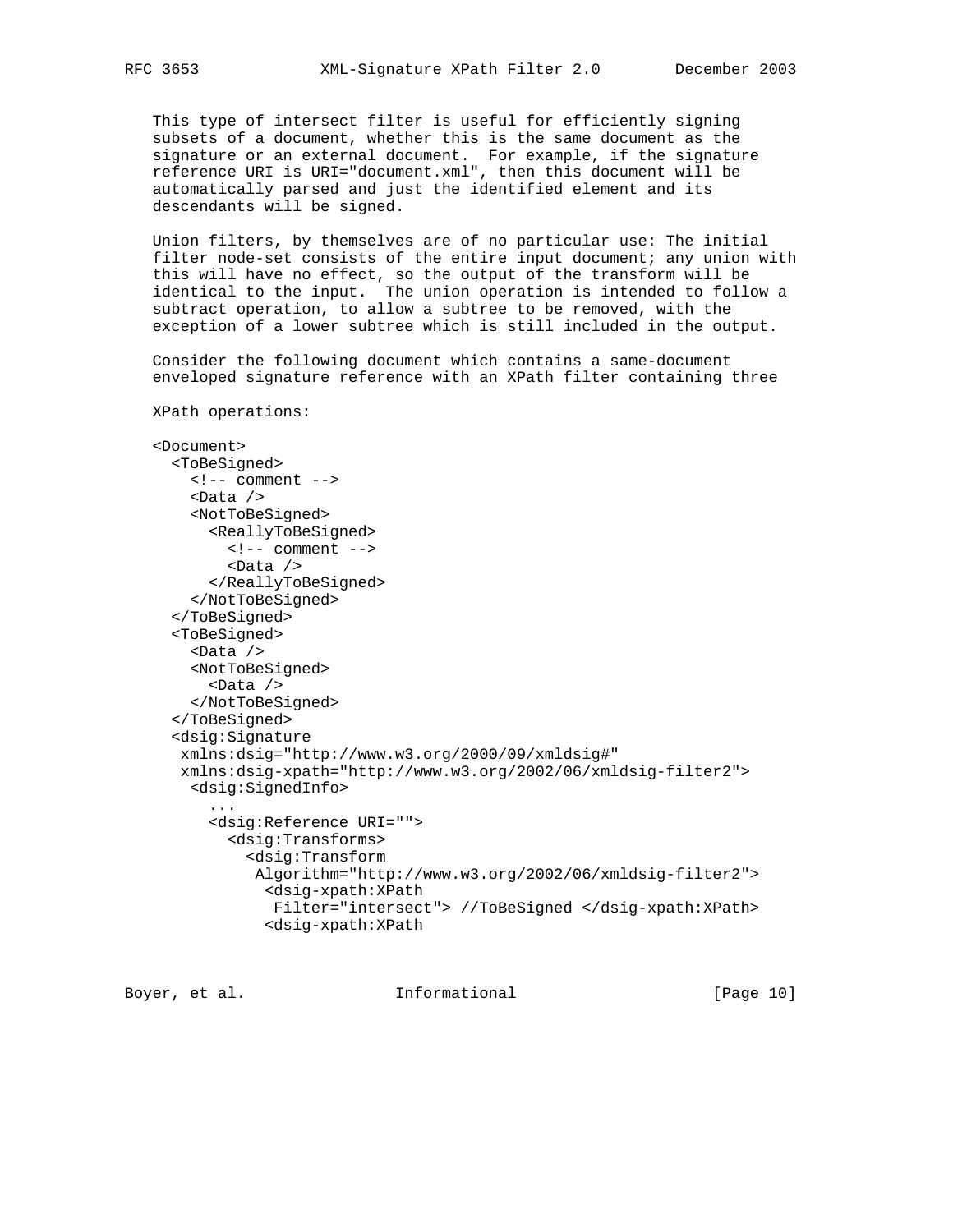```
 Filter="subtract"> //NotToBeSigned </dsig-xpath:XPath>
 <dsig-xpath:XPath
```

```
 Filter="union"> //ReallyToBeSigned </dsig-xpath:XPath>
   </dsig:Transform>
 </dsig:Transforms>
```

```
 ...
          </dsig:Reference>
       </dsig:SignedInfo>
 ...
```

```
 </dsig:Signature> </Document>
```
 The intersect operation computes the intersection of the XPath selected subtrees with the filter node-set. In this case, the filter node-set initially contains the entire input document, and the XPath expression evaluates to the two ToBeSigned elements; these are expanded to include all their descendents and intersected with the filter node-set, resulting in the following:

```
 <ToBeSigned>
  \leftarrow :-- comment -->
   <Data />
   <NotToBeSigned>
     <ReallyToBeSigned>
       <!-- comment -->
       <Data />
     </ReallyToBeSigned>
   </NotToBeSigned>
 </ToBeSigned><ToBeSigned>
   <Data />
   <NotToBeSigned>
     <Data />
   </NotToBeSigned>
 </ToBeSigned>
```
 The subtract filter computes the subtraction of the XPath-selected subtrees from the filter node-set. In this case, the XPath expression evaluates to the two NotToBeSigned elements; these are expanded to include all their descendents and subtracted from the filter node-set:

```
 <ToBeSigned>
     <!-- comment -->
     <Data />
   </ToBeSigned><ToBeSigned>
     <Data />
```
</ToBeSigned>

Boyer, et al.  $I_n$  Informational [Page 11]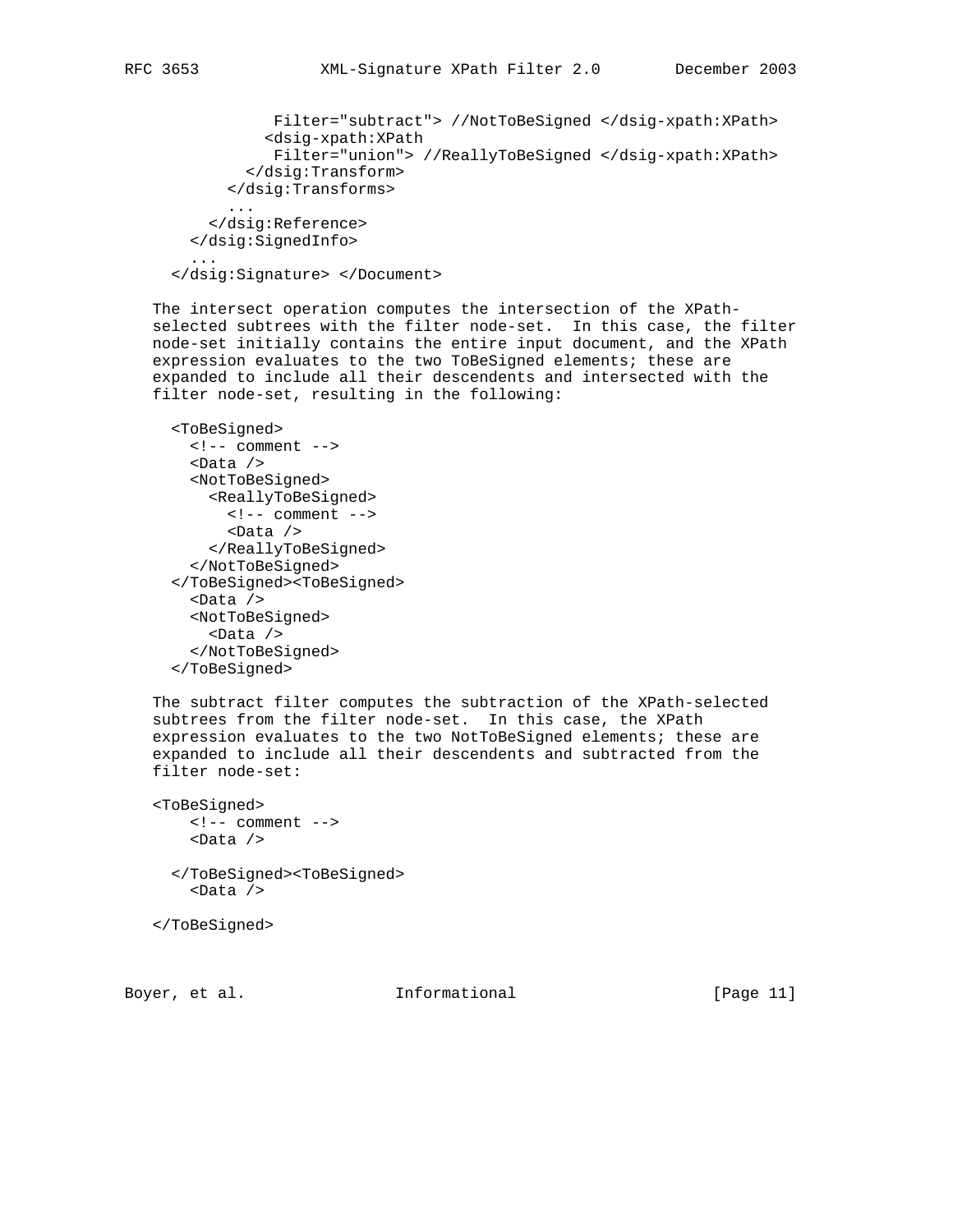Next, the union filter computes the union of the XPath-selected subtrees with the filter node-set. In this case, the XPath expression evaluates to the ReallyToBeSigned element; this is expanded to include all its descendents and added to the filter node-set:

```
 <ToBeSigned>
    \leftarrow :-- comment -->
     <Data />
     <ReallyToBeSigned>
         <!-- comment -->
         <Data />
       </ReallyToBeSigned>
   </ToBeSigned><ToBeSigned>
     <Data />
```
</ToBeSigned>

 Finally, this resulting filter node-set is used to transform the input node-set. In this example, the input node-set is the entire document, with comments removed. The transformed node-set will thus be all those nodes from the input document, less comments, that are also in the filter node-set:

<ToBeSigned>

 <Data /> <ReallyToBeSigned>

 <Data /> </ReallyToBeSigned> </ToBeSigned><ToBeSigned> <Data />

</ToBeSigned>

 Note that the result contains no nodes that were not in the input node-set. Although the filter node-set included comments, these were not present in the input node-set so they are not present in the output node-set.

 This signature filter does not provide any increased capability over the original XPath transform. For example, this reference could be replicated using the XPath transform as follows.

```
 <dsig:Reference URI="">
   <dsig:Transforms>
    <dsig:Transform
```
Boyer, et al. **Informational** [Page 12]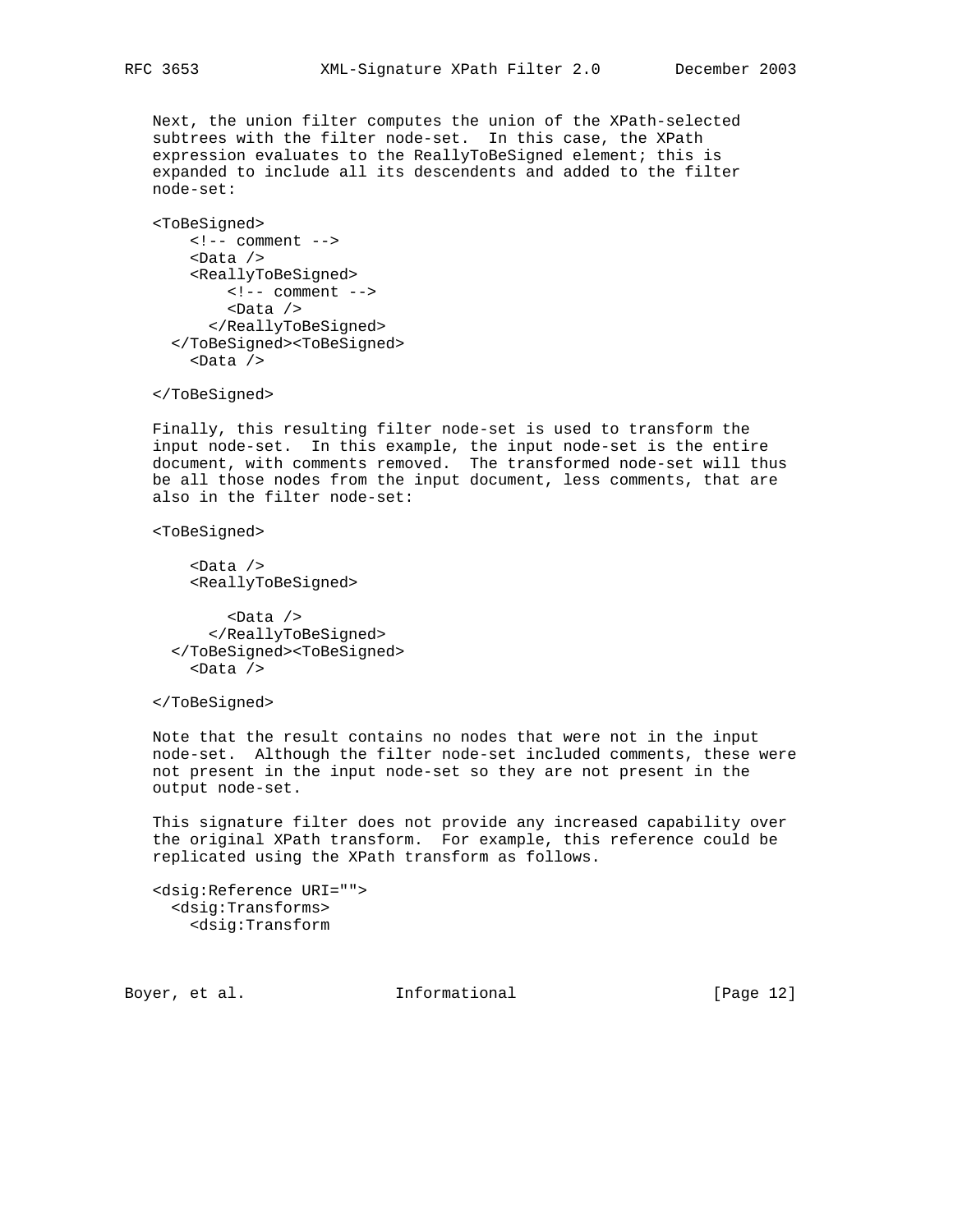```
 Algorithm="http://www.w3.org/TR/1999/REC-xpath-19991116">
     <dsig:XPath>
       (ancestor-or-self::ToBeSigned and
      not (ancestor-or-self::NotToBeSigned))
      or ancestor-or-self::ReallyToBeSigned
     </dsig:XPath>
  </dsig:Transform>
 </dsig:Transforms>
 ... </dsig:Reference>
```
 The advantage of the signature filter transform over the XPath transform is that the latter requires evaluation of a potentially complex expression against every node in the input set, which has proved costly in practice for many useful operations. This specification's filter requires evaluation of simple XPath expressions and then the execution of some basic set operations or their equivalent, which can be implemented significantly more efficiently.

- 5. Normative References
	- [Keywords] Bradner, S., "Key words for use in RFCs to Indicate Requirement Levels", BCP 14, RFC 2119, March 1997.
	- [URI] Berners-Lee, T., Fielding, R. and L. Masinter, "Uniform Resource Identifiers (URI): Generic Syntax", RFC 2396, August 1998.
	- [XML] "Extensible Markup Language (XML) 1.0 (Second Edition)", T. Bray, E. Maler, J. Paoli, and C. M. Sperberg- McQueen. W3C Recommendation, October 2000. Available at <http://www.w3.org/TR/2000/REC-xml-20001006>.
	- [XML-C14N] Boyer, J., "Canonical XML", RFC 3076, March 2001. Also a W3C Recommendation available at <http://www.w3.org/TR/2001/REC-xml-c14n-20010315>.
	- [XML-DSig] Eastlake, J., Reagle, J. and D. Solo, "XML-Signature Syntax and Processing", RFC 3275, March 2002. Also a W3C Recommendation available at <http://www.w3.org/TR/2002/REC-xmldsig-core-20020212/>.
	- [XML-NS] "Namespaces in XML", T. Bray, D. Hollander, and A. Layman. W3C Recommendation, January 1999. Available at <http://www.w3.org/TR/1999/REC-xml-names-19990114/>.

Boyer, et al. **Informational** [Page 13]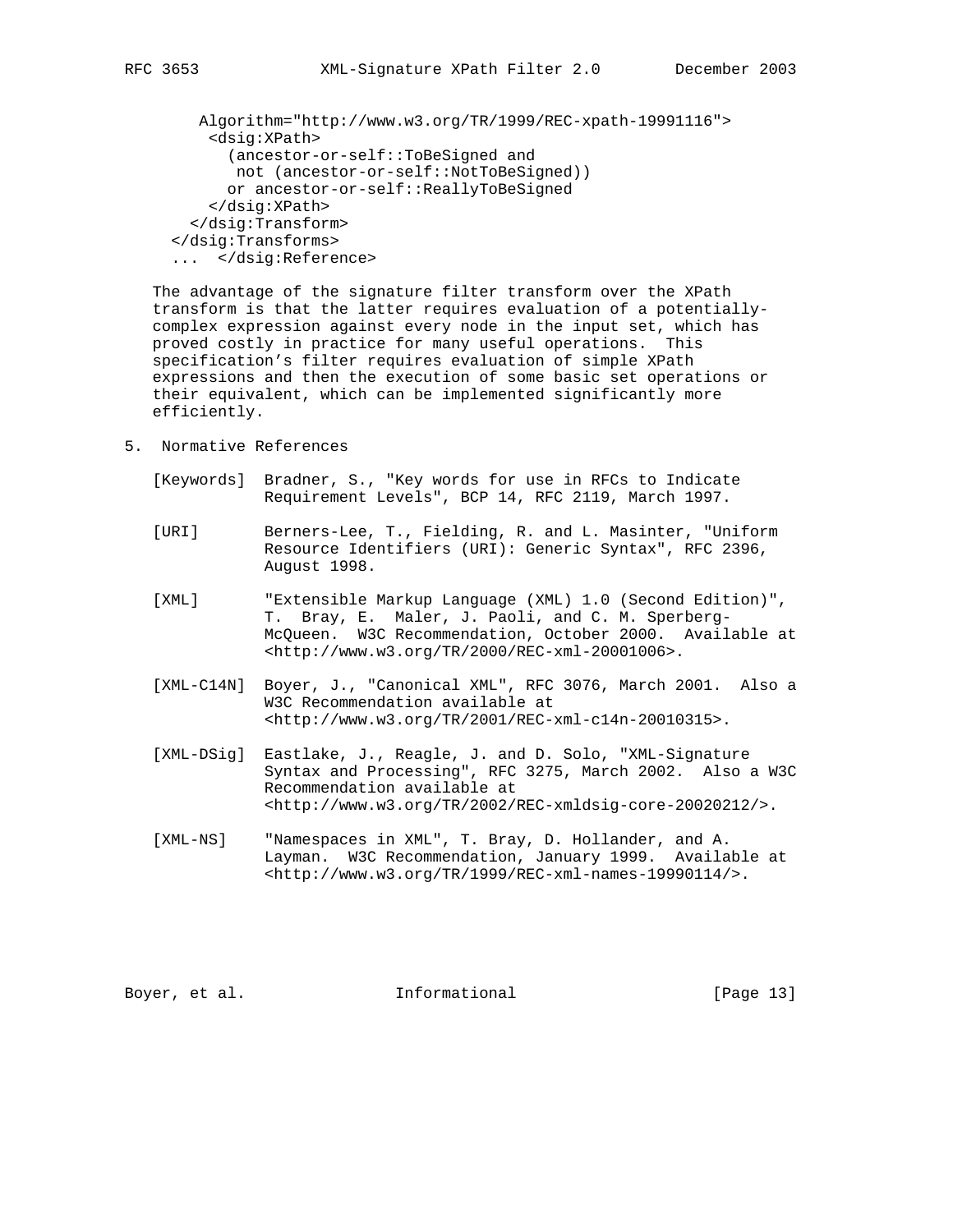- [XPath] "XML Path Language (XPath) Version 1.0", J. Clark and S. DeRose. W3C Recommendation, November 1999. Available at <http://www.w3.org/TR/1999/REC-xpath-19991116>. (Note also XPath Errata at <http://www.w3.org/1999/11/REC xpath-19991116-errata>.)
- [XPointer] "XML Pointer Language (XPointer)", S. DeRose, R. Daniel, and E. Maler. W3C Candidate Recommendation, January 2001. Available at <http://www.w3.org/TR/2001/CR-xptr- 20010911/>.
- 6. Authors' Addresses

 John Boyer PureEdge Solutions Inc. 4396 West Saanich Rd. Victoria, BC, Canada V8Z 3E9

 Phone: +1-888-517-2675 EMail: jboyer@PureEdge.com

 Merlin Hughes Betrusted, Inc. 11000 Broken Land Parkway Suite 900 Columbia, MD 21044

 Phone: +1-443-367-7000 EMail: Merlin.Hughes@betrusted.com

 Joseph M. Reagle Jr., W3C Massachusetts Institute of Technology Laboratory for Computer Science NE43-350, 545 Technology Square Cambridge, MA 02139

 Phone: +1.617.258.7621 EMail: reagle@mit.edu

Boyer, et al. 10 Informational 1999 [Page 14]